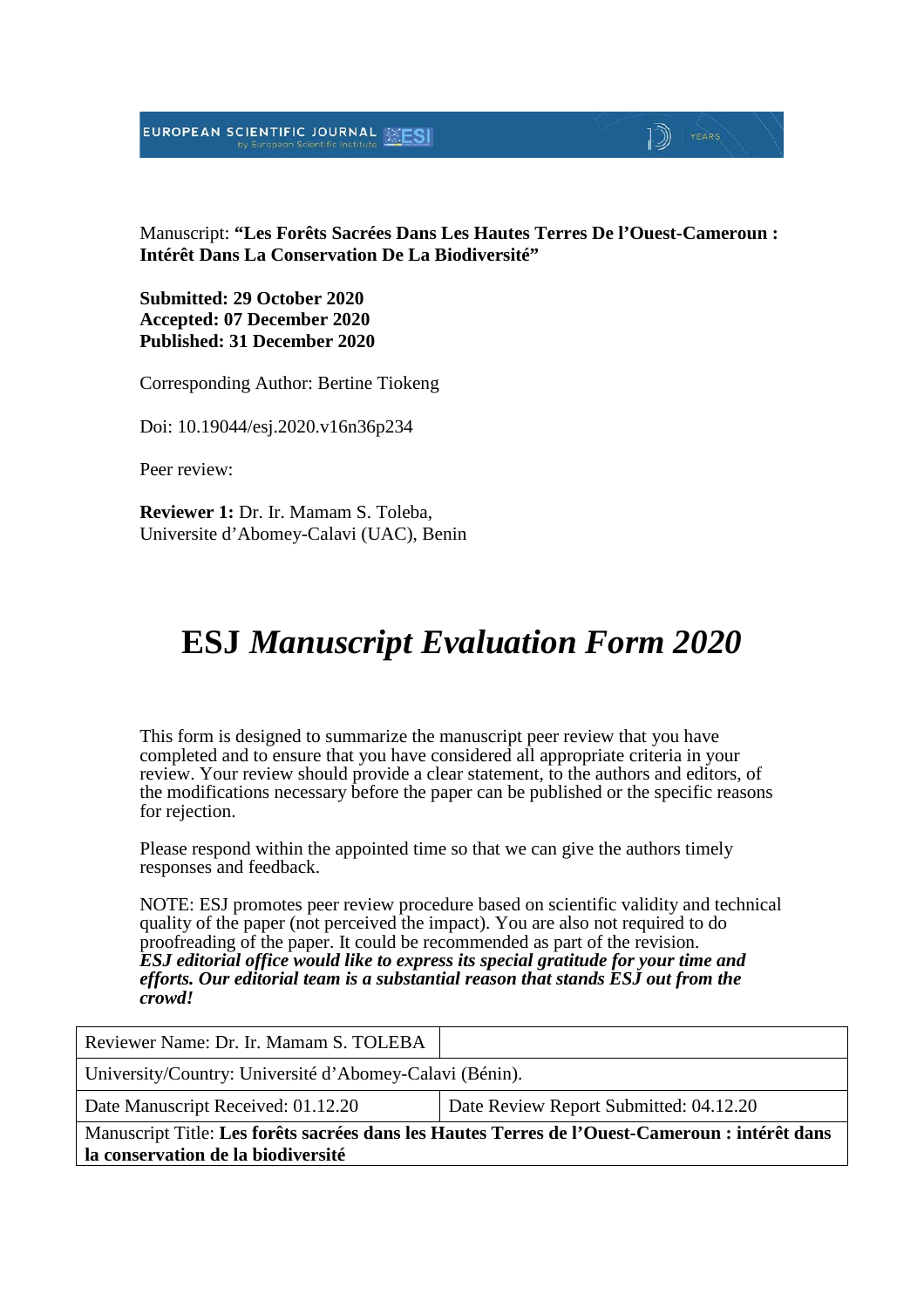| ESJ Manuscript Number: 80.11.2020                                                                             |  |  |
|---------------------------------------------------------------------------------------------------------------|--|--|
| You agree your name is revealed to the author of the paper:<br>Yes/No                                         |  |  |
| You approve, your name as a reviewer of this paper, is available in the "review history" of the paper: Yes/No |  |  |
| You approve, this review report is available in the "review history" of the paper: Yes/No                     |  |  |

## **Evaluation Criteria:**

**Please give each evaluation item a numeric rating on a 5-point scale, along with a thorough explanation for each point rating.**

| <i><b>Questions</b></i>                                                                        | <b>Rating Result</b><br>[Poor] $1-5$<br>[Excellent] |
|------------------------------------------------------------------------------------------------|-----------------------------------------------------|
| 1. The title is clear and it is adequate to the content of the<br>article.                     | 4,5                                                 |
| (Please insert your comments)<br>Titre de l'article acceptable, mais peut mieux faire.         |                                                     |
| 2. The abstract clearly presents objects, methods and<br>results.                              | 4,5                                                 |
| (Please insert your comments)<br>Résumé acceptable, mais peut mieux faire.                     |                                                     |
| 3. There are few grammatical errors and spelling<br>mistakes in this article.                  | 4,5                                                 |
| (Please insert your comments)<br>Texte du document acceptable, mais peut mieux faire.          |                                                     |
| 4. The study methods are explained clearly.                                                    | 4,5                                                 |
| (Please insert your comments)<br>Texte du document acceptable, mais peut mieux faire.          |                                                     |
| 5. The results are clear and do not contain errors.                                            | 4,5                                                 |
| (Please insert your comments)<br>Résultats acceptables mais peut mieux faire.                  |                                                     |
| 6. The conclusions or summary are accurate and<br>supported by the content.                    | 4,5                                                 |
| (Please insert your comments)<br>Conclusion acceptable mais peut mieux faire.                  |                                                     |
| 7. The references are comprehensive and appropriate.                                           |                                                     |
| (Please insert your comments)<br>Références bibliographies acceptables, mais peut mieux faire. |                                                     |